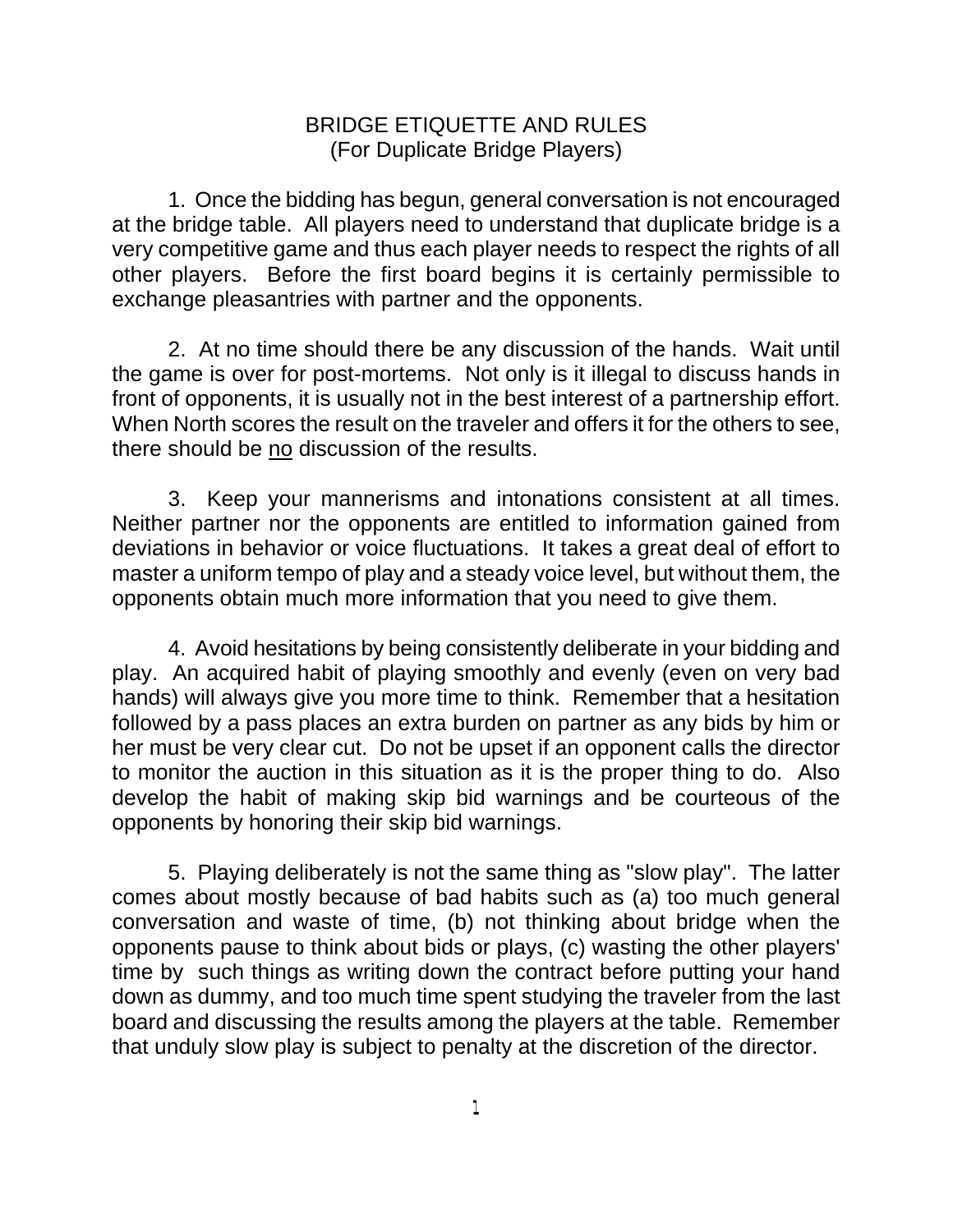6. Any player, except the dummy, must call the director when law infractions, hesitations, rude behavior, or problems of any kind occur. The director's responsibilities include handling all law and rule infractions as well as running a smooth and pleasant game. Remember that the director is your friend but that does not mean that he or she will always rule in your favor. All directors try to be knowledgeable and impartial in applying bridge laws that are not generally known nor easily understood. It is also in your best interest as a bridge player to learn the basic bridge laws covering such things as dummy's rights and penalty cards as well as those concerning your responsibilities as a participant at the table.

7. There are certain table manners (or rules) that all bridge players should know. Some of these are:

(a) The cards should not be taken out of a board until all players are present. When you have removed your hand, but before looking at the cards, count them to ensure that you have exactly thirteen.

(b) All players should have completed convention cards and those of partners should match. The opponents should review each others' convention cards for general approach before bidding or play begins. It is wise to look at carding agreements related to defense and opening leads, notrump ranges, types and ranges of opening two-bids, and other non-alertable calls that may be of importance.

(c) It is inappropriate to grab an opponent's convention card during the auction period. However, when it is your turn to call, you may ask to see a convention card and may then ask any questions about alerts or the auction. Inquiries concerning alerted calls can only be made at your opportunity to call or before you have played to the first trick when play commences. Be careful about asking about alerted calls during the auction as players have been known to become confused or to forget their agreements; however, it is usually in your best interest to know what is going on before you make a competitive call and before play starts.

(d) The North player is responsible for the proper observance of all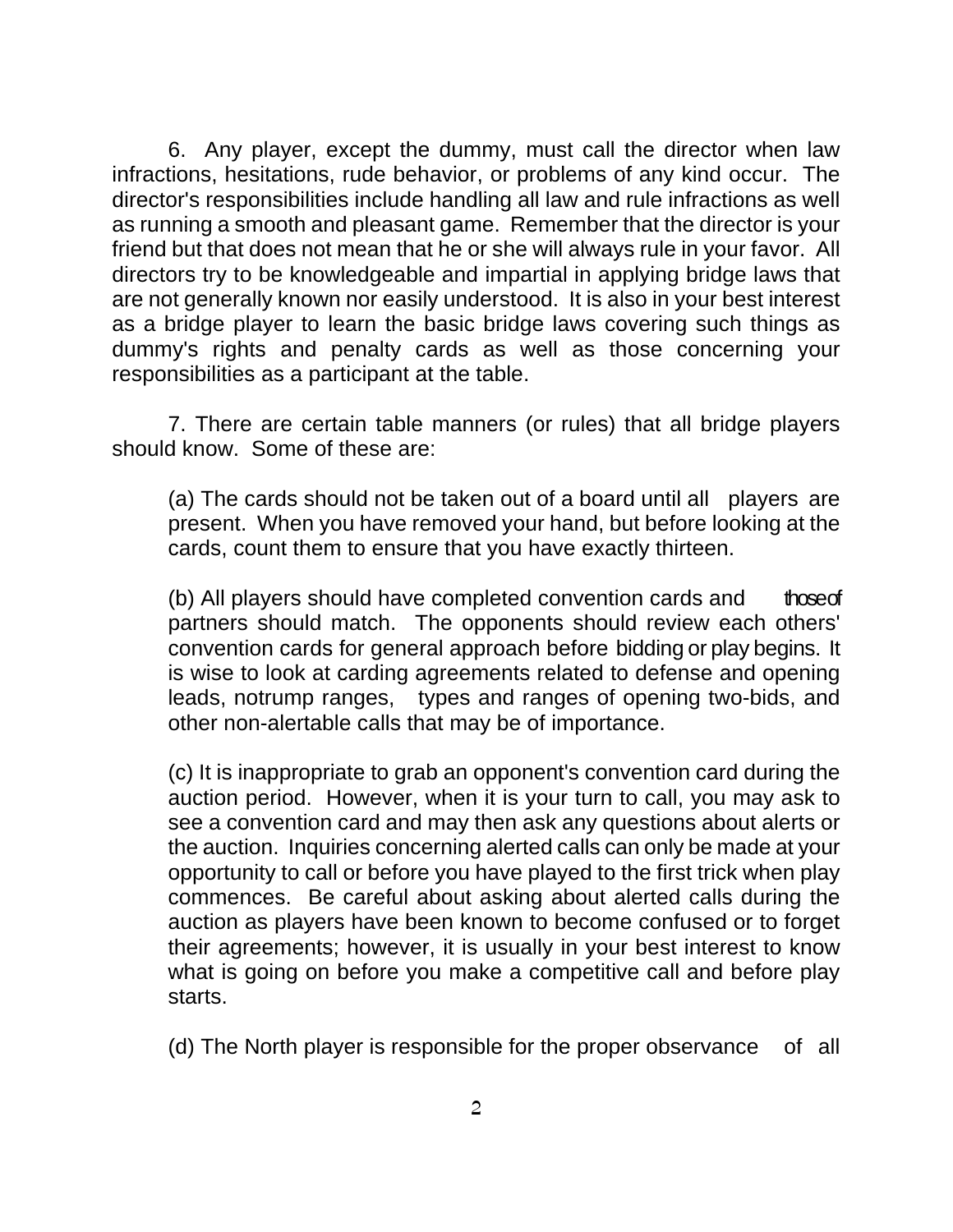procedures and for maintaining proper conditions of play at the table. For examples, North is responsible for turning the boards and South, East, and West may not touch the boards without North's permission. Nobody can reach under the top board to get their hand from the next board.

(e) After a board has been played, you may not, without permission, remove someone's hand to look at it. If you have received permission, only one hand at a time may be out of the board.

(f) When play commences, do not detach a card from your hand until it is your turn to play and you have decided to play that card. Do not pull up a card, push it back into your hand, and then pull up another card. Nor should you detach a card and then replace it to play another card. Also do not detach your card before it is your turn to play and never rearrange your hand when you are out of a suit. All of these manuevers provide additional valuable information to the declarer.

(g) When you are on opening lead, detach a card from your hand and lay it face down on the table. This prevents irregularities...such as leading when it is not your turn to do so and allows questions about the auction and any alerts to be answered. All players, except dummy, may now request a review of the auction and an explanation of any alerted calls. You, as the opening leader, should ask before you make your faced lead. Other players may also ask for a review of the auction at their first opportunity to play.

(h) As dummy you may not call the director. In fact, you may not call declarer's attention to anything except that he is about to lead from the wrong hand or to ask if he is out of the suit being played. As dummy you may not play or touch any card in dummy (even a singleton) until declarer calls the card. If declarer designates a suit, but not the rank, he is deemed to have called for the lowest card of the suit indicated. If declarer designates a rank but not a suit, he is deemed to be continuing the suit in which dummy won the last trick.

8. In bridge as in other competitive endeavors it is extremely important to learn how to win and to learn how to lose. While it is acceptable in tennis or